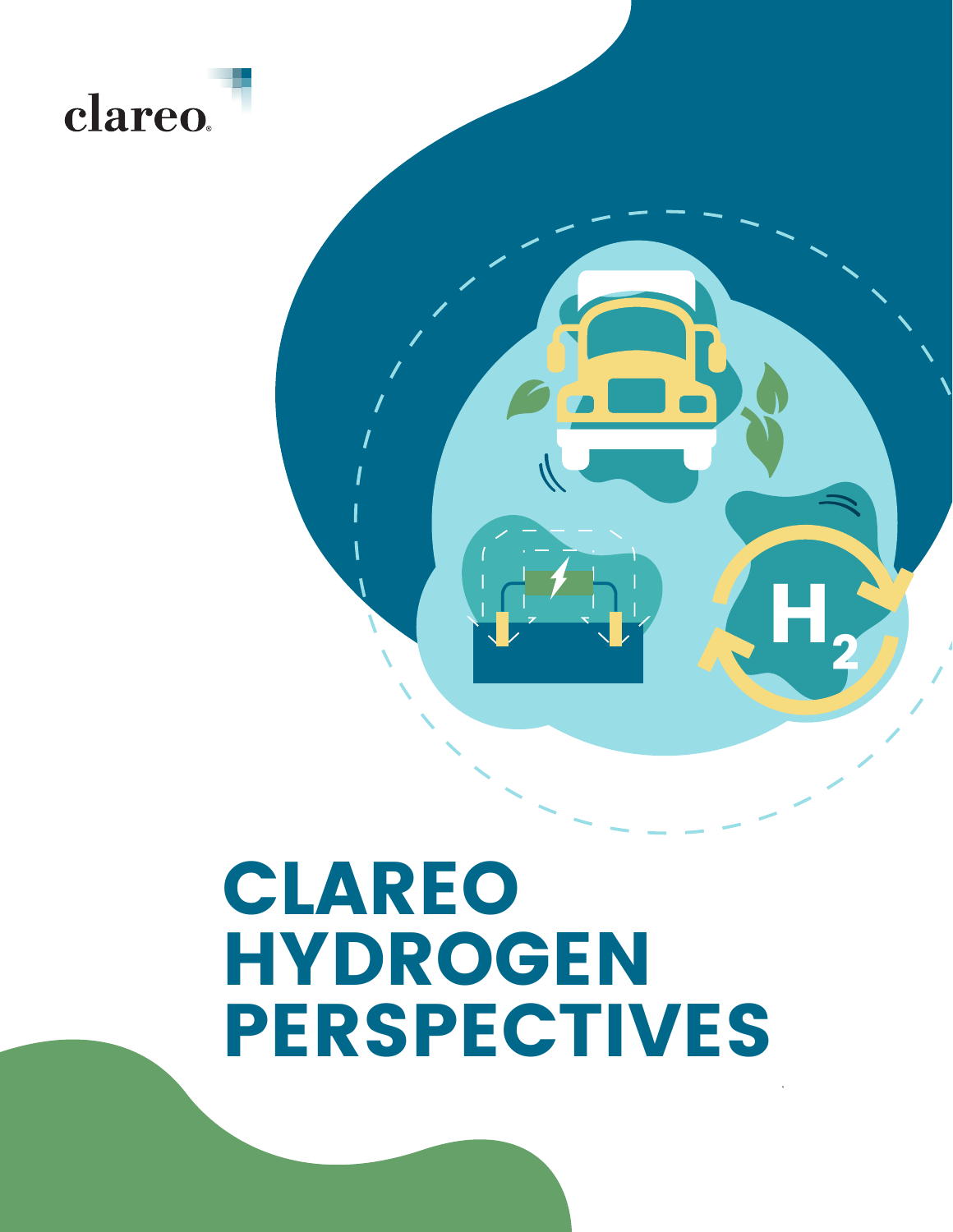### GREEN HYDROGEN

### HYPE OR HOPE FOR THE ENERGY TRANSITION?

#### **Companies are hard at work testing green hydrogen technologies and new business models on their path to Net Zero.**

If you follow developments in the energy industry, it's impossible to avoid the ever-growing focus on green hydrogen. As more companies look to deliver on their Net Zero commitments, attention is turning to green hydrogen and its potential to solve some of the more intractable problems facing renewable energy and electrification, especially intermittency of supply.

As a carbon-free fuel, green hydrogen (using renewable energy to split water into hydrogen and oxygen through electrolysis) could address sectors of the economy that have proved harder to electrify, such as the steel and cement industries and the transportation sector with trucks, buses, trains and ships that depend on energy-dense fossil fuels. Hydrogen could also play an important role in decarbonizing power generation and for long-duration energy storage.

 $\mathbf{H}_{2}$ 

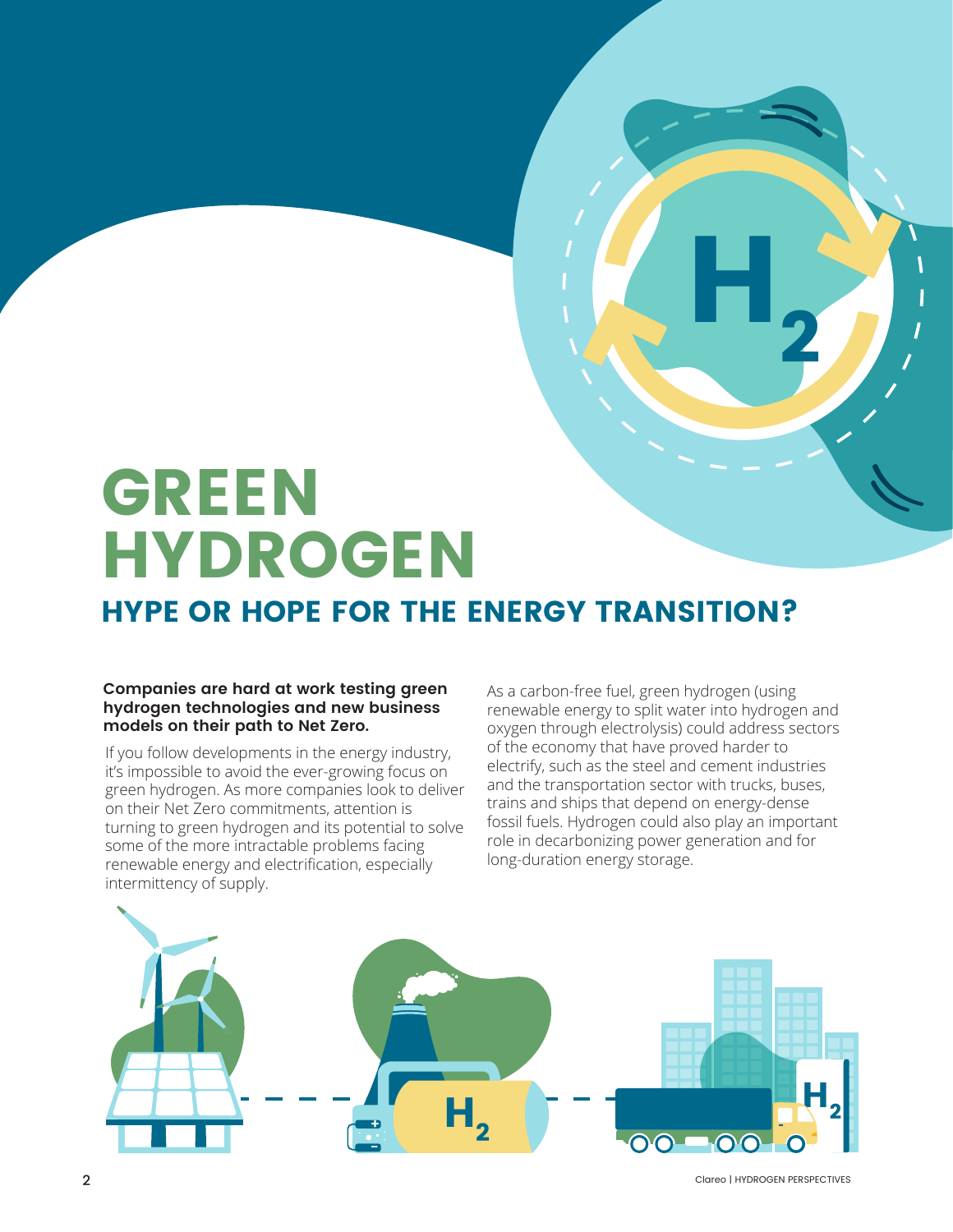# FORECASTS:

**Recent reports are giving us an updated view on how soon green hydrogen could play a meaningful role in the energy transition.**



The long-term impact of Russian's invasion of Ukraine is yet to be determined, but higher natural gas prices and a shift towards European energy independence from Russia could accelerate investment in renewables and green hydrogen.

<sup>1</sup> BloombergNEF via UtilityDive

<sup>2</sup> Wood Mackenzie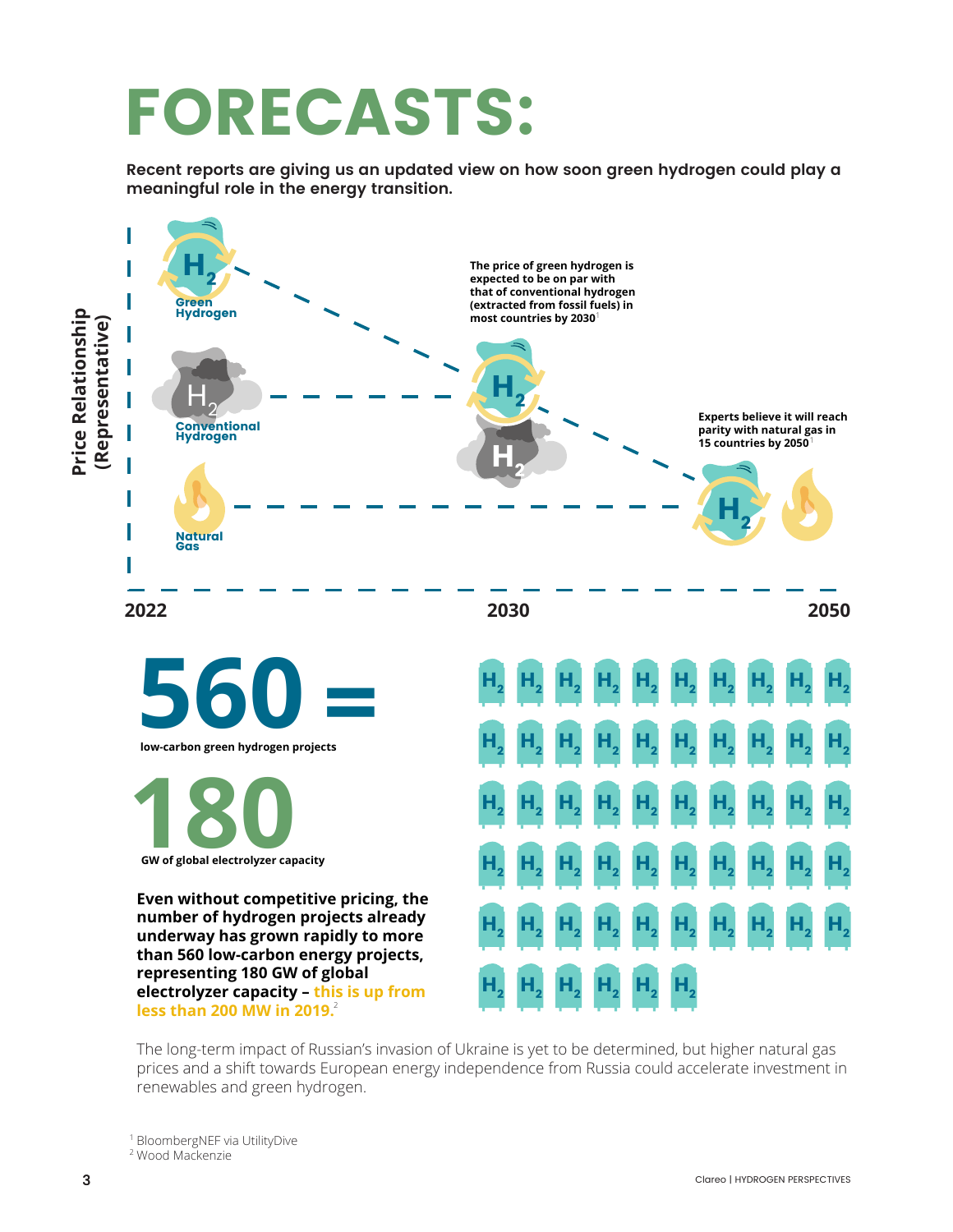# INSIDE VIEW:

**To better understand this surge in activity for a technology that is not expected to scale for decades (absent additional government subsidies), we reached out to our network of leaders in the energy transition across electric and gas utilities, power producers, transportation companies, venture capitalists, developers and government policy leaders.**

### WE PROBED ON SEVERAL KEY QUESTIONS: WHY INVEST IN GREEN HYDROGEN NOW?

WHICH INDUSTRIES AND USE CASES ARE LIKELY TO BE EARLY ADOPTERS?

#### WHAT NEW BUSINESS MODELS ARE BEING TESTED?

What we heard was a diverse set of perspectives. A few companies had made significant progress and were already in the planning stages for large scale projects. Others were eager to engage in early stage projects and were championing its role in decarbonization. Still others expressed deep skepticism about hydrogen's ability to take a substantial role.

 $H_2$   $H_2$   $H_2$ 

 $H^{\vphantom{\dagger}}_2$ 

 $H^{\vphantom{\dagger}}_2$ 

\$

\$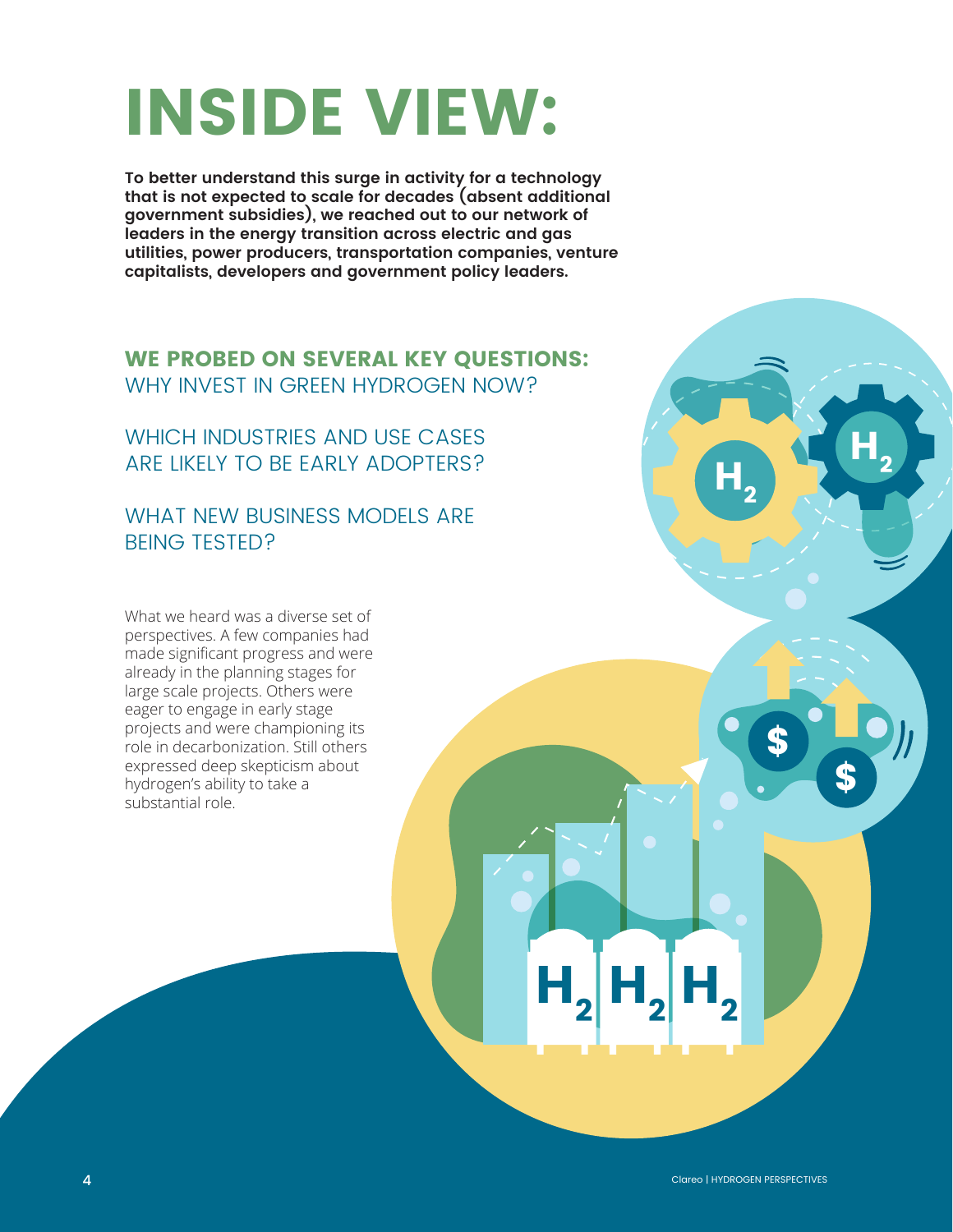# HYDROGEN INSIGHTS:

DESPITE THE DIVERGENCE IN PERSPECTIVES, SEVERAL THEMES DEVELOPED FROM THESE DISCUSSIONS:



Demonstration projects will be important to de-risk the technology for hydrogen production, storage and transportation and to conduct low-cost experimentation around new business models

Viability will depend on availability of low-cost clean energy (such as wind, solar, nuclear and hydro power) to make project economics positive

Greater scale will be needed to drive down cost of production, namely electrolyzers, to be competitive with conventional hydrogen and natural gas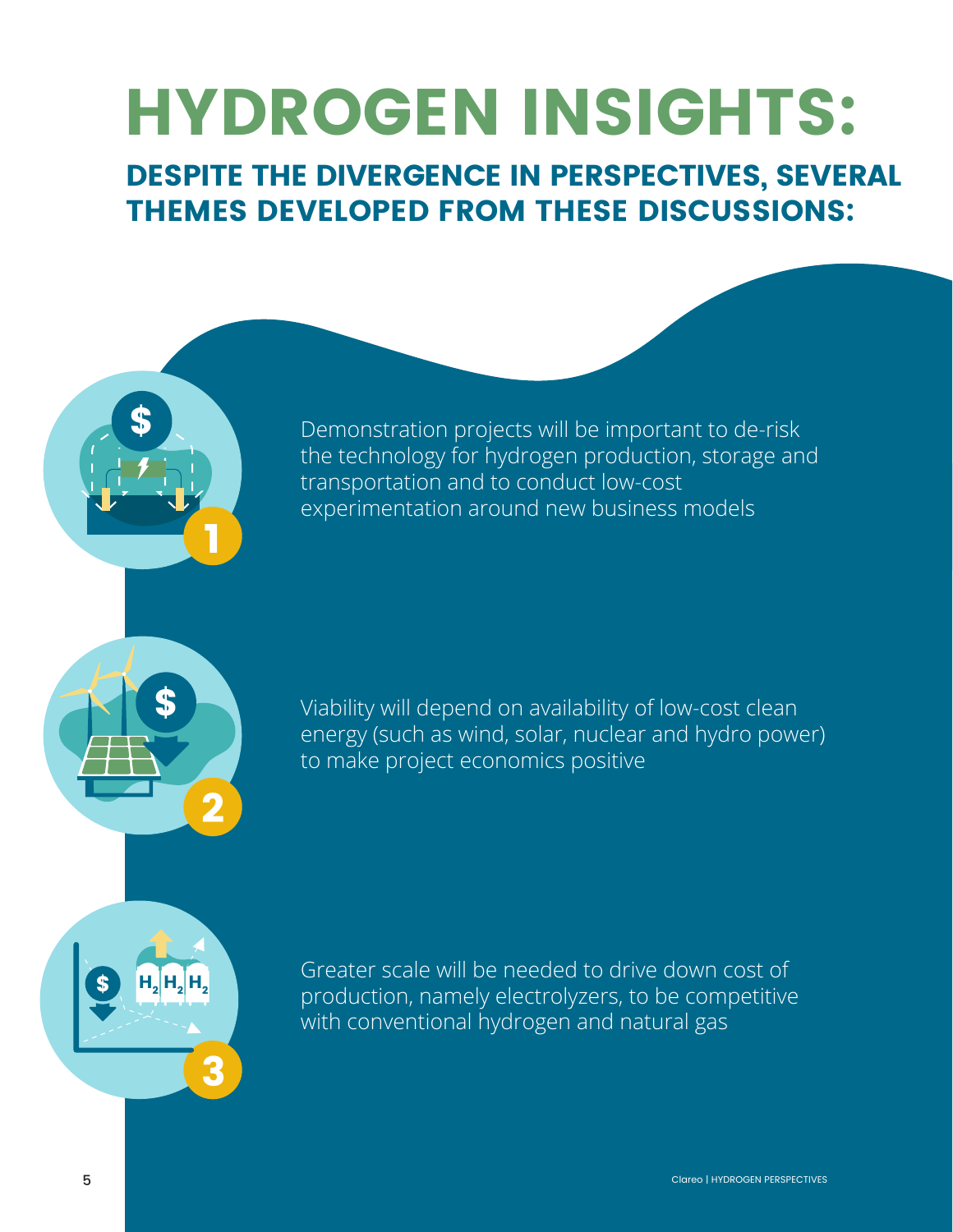## INVESTMENT DRIVERS:

**So if green hydrogen is not expected to be competitive for some time, why all the activity now?** 

### ACTION ON CARBON-NEUTRAL COMMITMENTS

Many companies have made commitments to Net Zero carbon emissions and see green hydrogen as playing an important role in delivering on those commitments, and for their customers seeking clean energy. Hydrogen factors heavily into their decarbonization plans, and companies realize getting to scale will take time.

### ACCESS TO GOVERNMENT FUNDING

The U.S. Department of Energy will be funding \$8.5B in clean hydrogen projects through the recently-passed Infrastructure and Jobs Act. Several companies we spoke with were seeking or had obtained government funding for demonstration projects.

#### NEW BUSINESS MODELS

While much of the focus will be on de-risking hydrogen technology and driving down cost, it will be equally important to identify new business models for hydrogen. Given the high cost of transporting hydrogen, new business models will likely include co-location of low-cost zero carbon energy with hydrogen production, distribution and/or hydrogen off-takers. Strategies and partnerships are being formed now to define and optimize how these so-called hydrogen hubs may operate, as they will be highly dependent on location-specific factors.

\$

 $H^{\vphantom{\dagger}}_2$